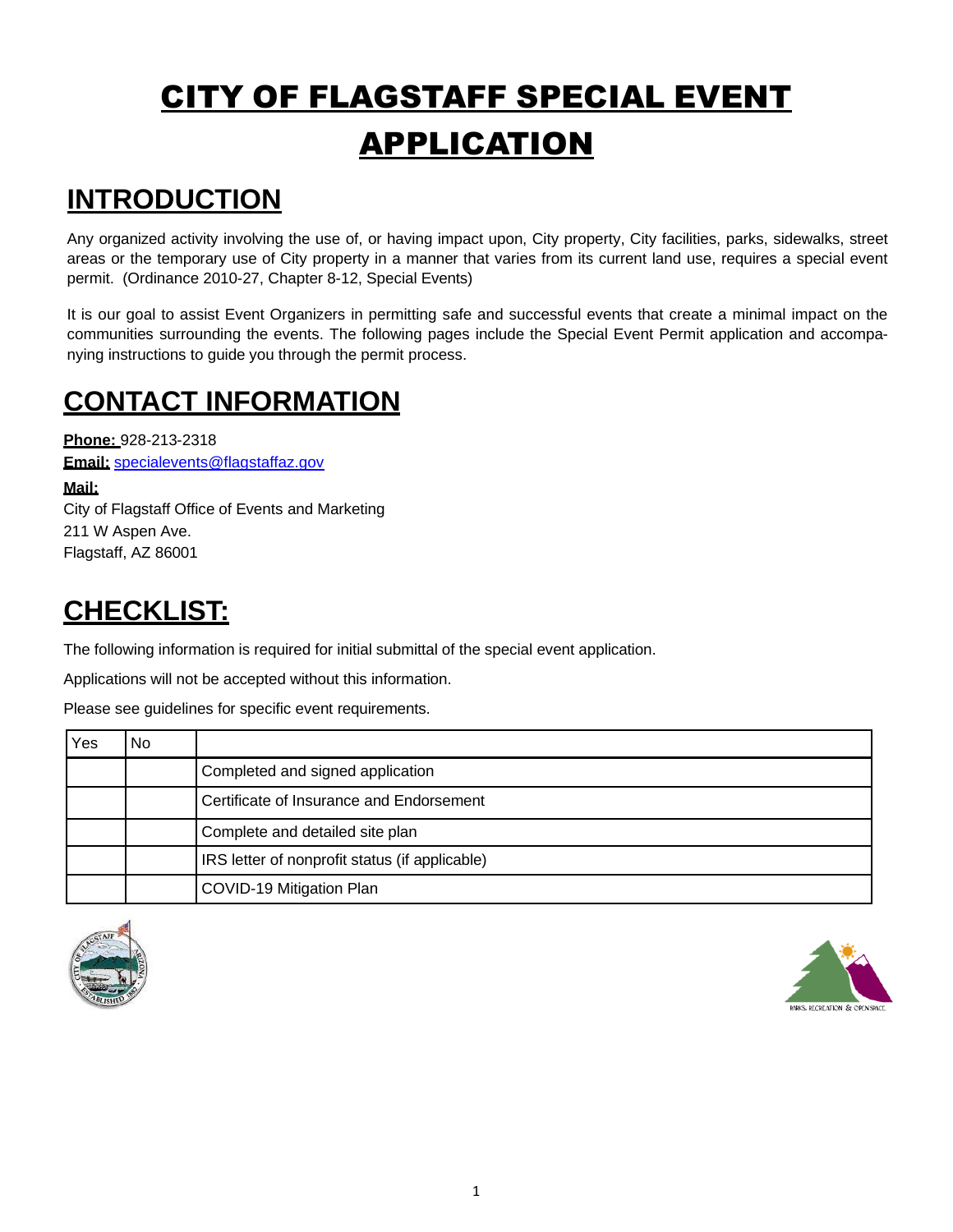|                                                | <b>Section 1 - Applicant Information</b> |                                           |      |  |                     |              |     |
|------------------------------------------------|------------------------------------------|-------------------------------------------|------|--|---------------------|--------------|-----|
| <b>Applicant Name</b>                          |                                          |                                           |      |  |                     |              |     |
| E-Mail                                         |                                          |                                           |      |  |                     |              |     |
| <b>Primary Phone Number</b>                    |                                          | Secondary Phone Number                    |      |  |                     |              |     |
| <b>Mailing Address</b>                         |                                          |                                           | City |  |                     | <b>State</b> | Zip |
| Corporation/Organization Name                  |                                          |                                           |      |  |                     |              |     |
| State of Incorporation                         | Tax ID#                                  | 501(c)3                                   |      |  | City Sales Tax ID # |              |     |
|                                                | <b>Section 2 - Event Information</b>     |                                           |      |  |                     |              |     |
| Name of Event                                  |                                          | Anticipated Daily Attendance              |      |  |                     |              |     |
| Event Date (s)                                 |                                          | Hours of event each day (begin/end times) |      |  |                     |              |     |
| Set - Up Date and Hours                        |                                          | Take Down Date and Hours                  |      |  |                     |              |     |
| Location of Event (including all ramada names) |                                          |                                           |      |  |                     |              |     |
| <b>Brief Description of Event</b>              |                                          |                                           |      |  |                     |              |     |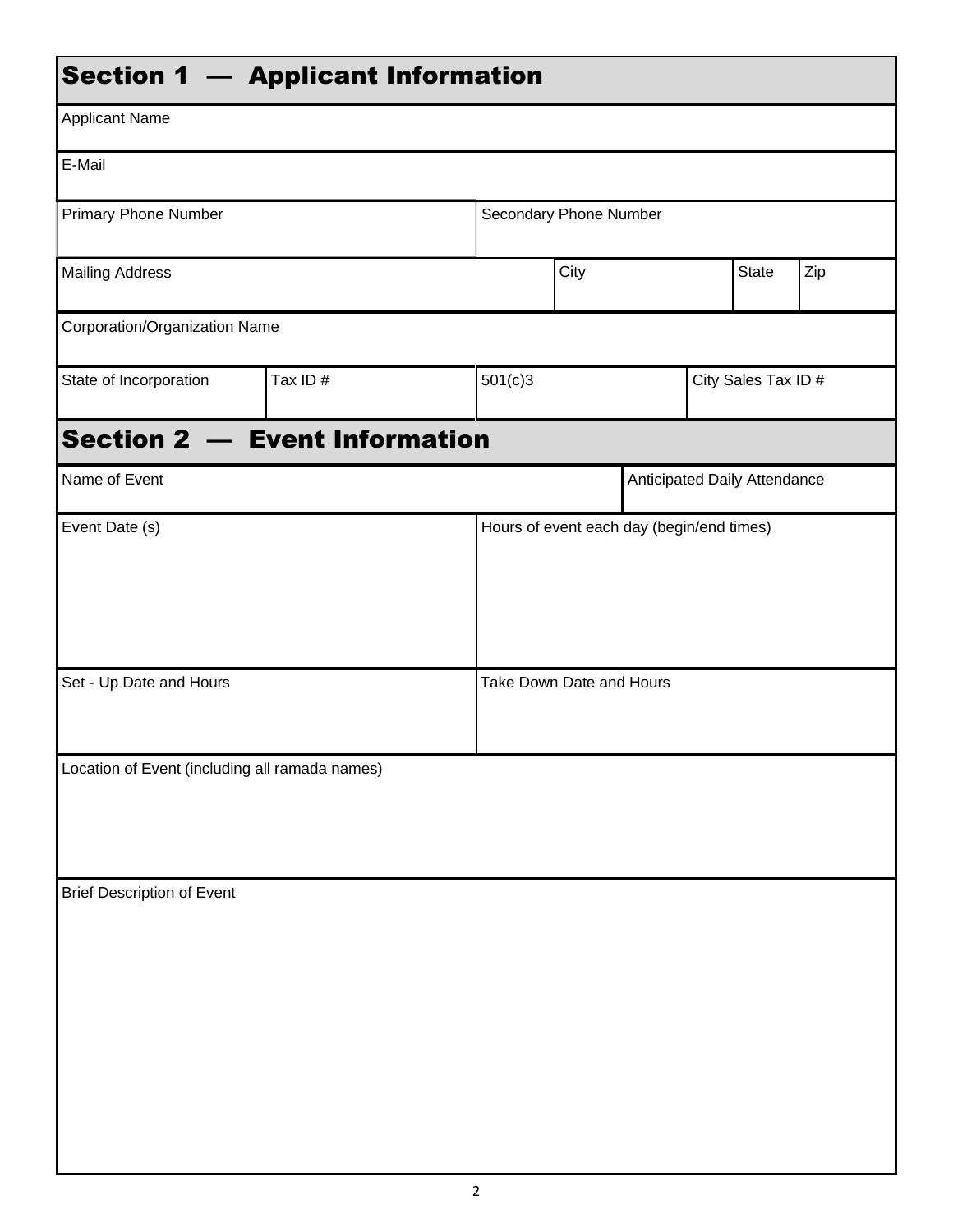| <b>Section 3 - Event Features</b>                                                       |                                                         |
|-----------------------------------------------------------------------------------------|---------------------------------------------------------|
| Will there be an admission charge?<br>Yes                                               | No                                                      |
| ┓<br>Will there be amplified sound?<br>Yes                                              | No<br>If yes, please include a list of times.           |
| Will merchandise or food be sold?<br>Yes<br>$\sim$<br>$\Box$                            | No<br>If yes, please attach a complete list of vendors. |
| Will the event include any of the following? (indicate on site plan and/or vendor list) |                                                         |
| $\Box$ No<br><b>Tents or Canopies</b><br>Yes                                            | Number of Tents:<br>Size:                               |
| Vendor                                                                                  | Contact Name and phone                                  |
| $\Box$ No<br>Yes<br>Open Flames or Cooking                                              |                                                         |
| Vendor                                                                                  | Contact Name and phone                                  |
| $\Box$ No<br>Yes<br><b>Temporary Fencing</b><br><b>Contract</b>                         |                                                         |
| Vendor                                                                                  | Contact Name and phone                                  |
| <b>Portable Restrooms</b><br>$\Box$ Yes<br>$\Box$ No                                    |                                                         |
| Vendor                                                                                  | Contact Name and phone                                  |
| No<br><b>Electricity or Generators</b><br>Yes                                           |                                                         |
| Vendor                                                                                  | Contact Name and phone                                  |
| $\square$ No<br>$\Box$ Yes<br><b>Carnival/Amusement Rides</b>                           |                                                         |
| Vendor                                                                                  | Contact Name and phone                                  |
| Inflatables<br>$\Box$ No<br>$\Box$ Yes                                                  |                                                         |
| Vendor                                                                                  | Contact Name and phone                                  |
| Fireworks, rockets, lasers, or other pyrotechnics<br>n.                                 | $\Box$ No<br>Yes                                        |
| Vendor                                                                                  | Contact Name and phone                                  |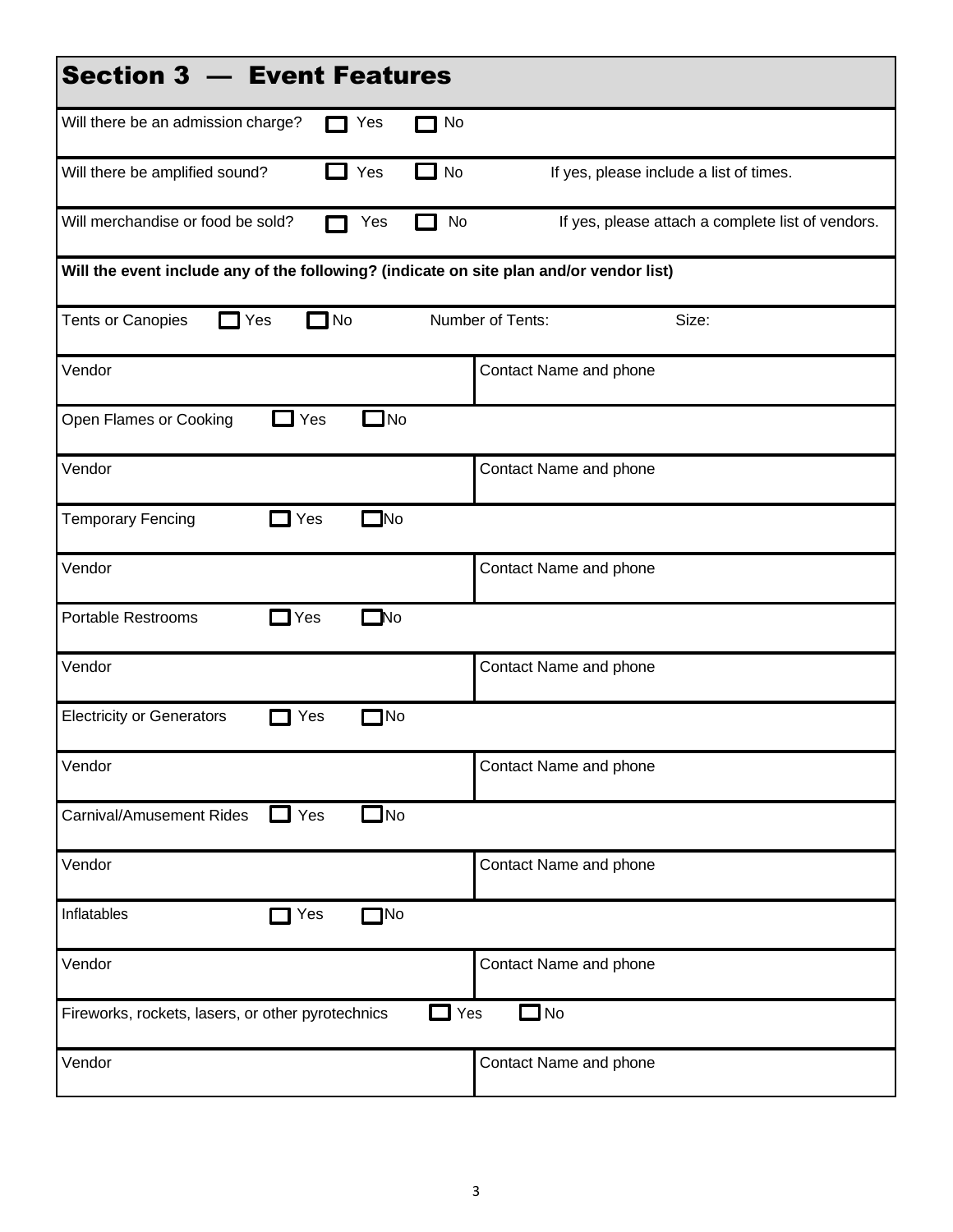#### Section 4 - Alcohol

| Will there be alcohol at the event?                                                  | Yes | No. |
|--------------------------------------------------------------------------------------|-----|-----|
| Will alcohol be given away?                                                          | Yes | No. |
| Will alcohol be sold?                                                                | Yes | No  |
| Will alcohol be brought in by attendees?                                             | Yes | No  |
| Will alcohol be included in the ticket/admission price?                              | Yes | No  |
| Will 50% or more of the gross revenues from the event be derived from alcohol sales? | Yes | No  |

Please describe your security plan to ensure the safe sale or distribution of alcohol at your event. Include how event attendees of legal drinking age (21 years or older) will be identified.

#### Section 5 — Medical Plan

Please describe your medical plan including the number of first aid staff and first aid stations within the perimeter of the event, your communication plan, certification levels and types of resources that will be at your event and the manner in which they will be managed.

#### Section 6 — Trash/Recycling

Please describe how you will handle trash and recycling, including number or receptacles, company name and contact information.